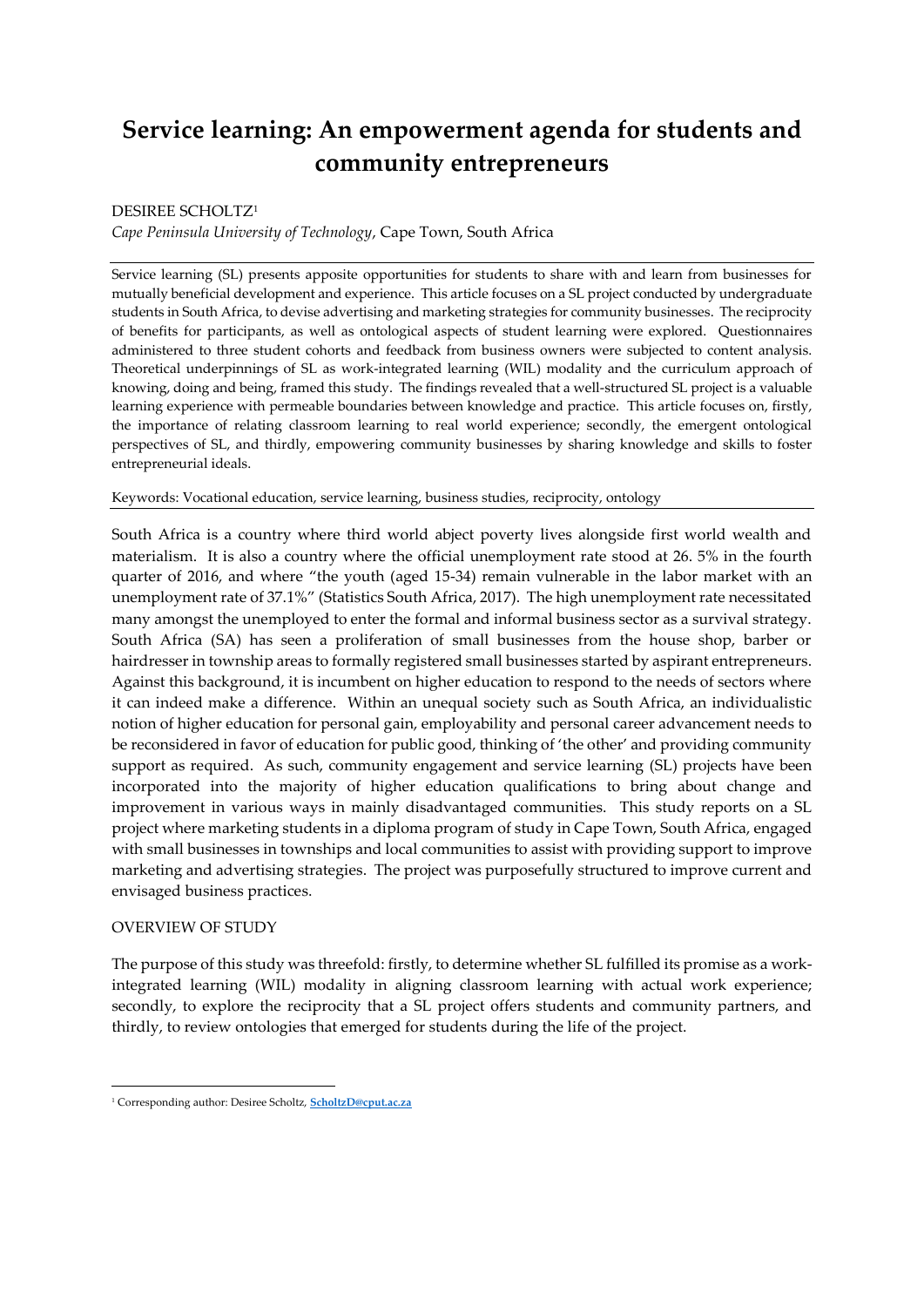The findings showed that students viewed this project positively in respect of all three objectives of this study. Students reported that this SL project succeeded as a WIL modality (refer to Figure 1) and that the authentic learning environment provided an appropriate learning experience to align theory with practice. Business partners without exception expressed appreciation for student support. The data and discussion draw attention to the reciprocal nature of the project where both students and their business partners derived benefit from the project. The project served to empower students as well as business partners. Although SL is an educational endeavor focusing on knowledge and skills in a structured way, the emergence of dispositions and qualities became more overt for students during the life of the project. The value of an authentic learning experience provided opportunities for students to develop personas of professionals in the field of practice and learning about themselves as individuals, an experience most likely not afforded in a traditional classroom setting. The point to be made here is that higher education should extend beyond epistemology to embrace ontological perspectives of learning in equal measure. The literature on service learning as pedagogy of learning and higher education that encompasses knowing, doing and being, frame the findings and discussion of this study.

#### THEORETICAL FRAMEWORK

#### *Service Learning as Pedagogy for Learning*

Numerous definitions and understandings of SL have been formulated over the years. Chong's (2014) study on the definitional challenges of SL revealed that in excess of 147 definitions are in use. Chong (2014) noted that practitioners tend to align their definitions with the purpose of the SL project and the specific theoretical perspectives that underpin these purposes. For example, practitioners who viewed SL as "a vehicle to cultivate social and civic responsibilities and address social problems" drew on Dewey's "insights on the moral and civic function of education", while Kolb's learning cycles of experience, reflection, conceptualization and experimentation, provided the theoretical framework for SL as "a form of experiential education that offers students opportunities to experience real world learning and address genuine problems" (Chong, 2014, p.348). SL perspectives of several other theorists served as theoretical lenses to explain the rationale for a SL project (Chong, 2014). Commonalities across definitions include, SL is an educational project that provides community service, develops civic skills and responsibility, provides for the application of disciplinary knowledge and integrates theory with practice (Berle, 2006; Bringle & Hatcher 1996; Carver 1997; Chong 2014; Felten & Clayton, 2011; Meyers, 2009; Opazo, Aramburuzabala, & Cerrillo, 2016). The literature on SL shows that a well-structured SL project holds the promise of providing myriad learning opportunities for students that classroom learning might not afford by virtue of independent learning in real world contexts. When students are out in the field it is not only their knowledge and skills that are brought to bear, but how they transact with partners independent from lecturer oversight. Several SL definitions focus on knowing (i.e. knowledge) and doing (i.e. skills) without overtly acknowledging the being (i.e. qualities and dispositions) that a SL project offers.

The most apt descriptions that align with the objectives of this study draw from Bringle and Hatcher (1996), Carver (1997), and Felten and Clayton (2011) where ontology developed alongside epistemology. This study views SL not only as the integration of knowledge and skills, but acknowledges the emergent attributes, qualities and dispositions that a well-structured SL project affords. In other words, it might be argued that ontology and epistemology are two sides of the same coin. Felten and Clayton (2011, p.77), for example, consider SL as a vehicle "to develop academic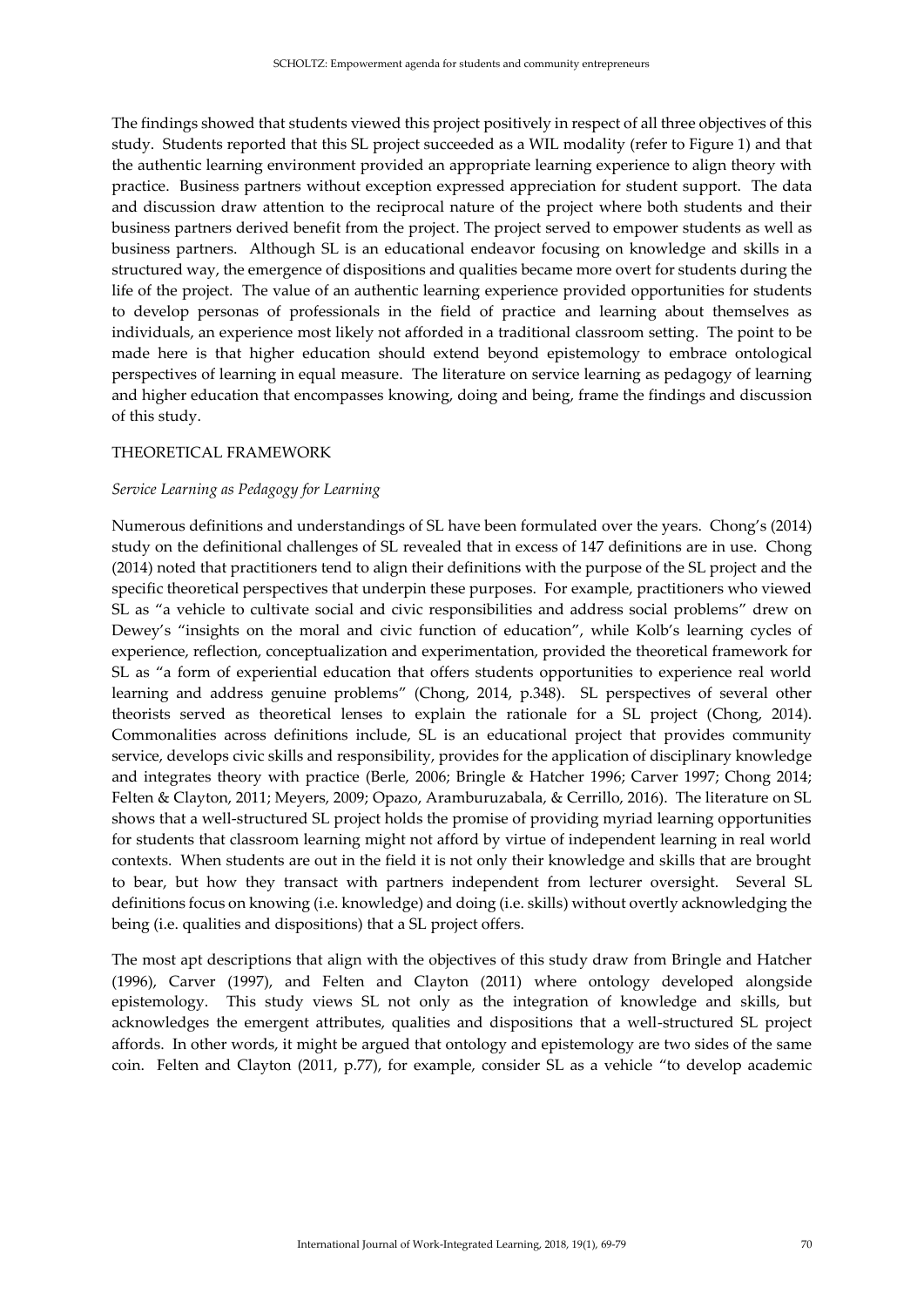knowledge/skills/dispositions … civic learning, personal growth … such as intercultural competence and teamwork". As pedagogy for learning, (Carver, 1997, p.3) posits that service learning:

. . . consciously integrates students' experiences into the curriculum' and so doing develops: (1) students as change agents; (2) a sense of belonging in communities of which they form a part by empowering community partners, and (3) student competence 'beyond the academic realm to include leadership, communication and organisational skills.

One of the most widely used interpretations of SL as pedagogy for learning is that of Bringle and Hatcher (1996) who maintain that higher education should do more than prepare students for a career and employability. Higher education is for public good and should "develop effective citizenship among students, to address complex needs through the application of knowledge and to form creative partnerships between the university and the community" (Bringle & Hatcher, 1996, p.236). To this end Bringle and Hatcher (1996, p. 222) view SL as:

A credit-bearing educational experience in which students participate in an organised service activity that meets identified community needs and reflect on the service activity in such a way as to gain further understanding of course content, a broader appreciation of the discipline and an enhanced sense of civic responsibility.

Studies on SL espouse the virtues of SL as pedagogy for engagement with knowledge and skills being prominent without necessarily focusing on the personal attributes and dispositions that are intrinsic to service learning as pedagogy for learning.

# *Vocational Education: A vehicle for Knowing, Doing, Being and Becoming*

Vocational education is distinctive, given the focus on the application of knowledge in situated learning contexts to prepare students for their respective professions. To this end, vocational education aims at "developing specific knowledge and skills to be applied in practice contexts within and beyond the educational program" (Dall'Alba, 2009, p.34). Dall'Alba (2009, p.34-35) distinguishes between epistemology as "what students know and can do", and ontology as "considerations to who students are becoming". According to Dall'Alba (2009, p.34) while epistemology, i.e. "knowledge and skills are necessary, they are insufficient for skilful practice and for transformation of the self that is integral to achieving such practice". In other words, entrenching a pedagogy of knowing and doing sets limitations for students to extend the boundaries of development as professionals in the field of practice. Dall'Alba (2009, p.35) avers that "a focus on epistemology occurs at the expense of ontological considerations relating to who students are becoming". In other words, developing a sense of professional self or 'being' is a journey to 'becoming'. To this end, "the purpose of professional education programs can then be conceptualized in terms of developing ways of being the professionals in question, rather than simply as a source of knowledge and skills acquisition" (Dall' Alba 2009, p.35).

Service learning as pedagogy, it might be argued, contributes to "developing ways of being the professionals in question" (Dall'Alba, 2009, p.35). SL speaks to knowing, doing and being where students are called upon to apply knowledge and skills within an authentic context while simultaneously applying and developing attributes, dispositions and qualities as professionals in the field of practice. Studies on SL referred to in this article show that the intended outcomes relate mainly to knowledge and skills while the emergent or unintended outcomes of reflexivity and dispositional gains for students are often peripheral.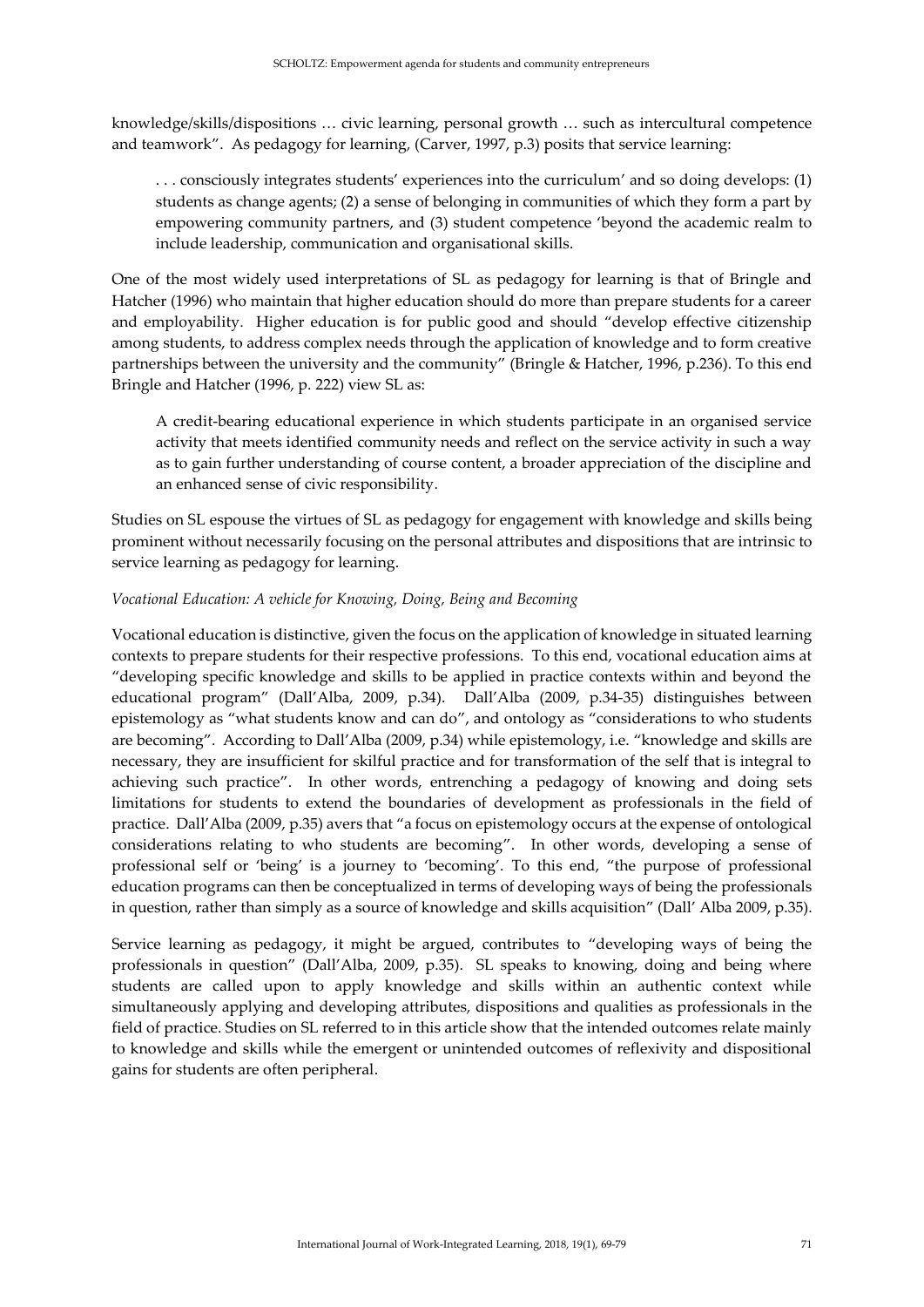In keeping with Dall'Alba's (2009) view of higher education's preoccupation with knowledge and skills (i.e. epistemology), Barnett, Parry and Coate (2001) note that higher education should embody epistemology and ontology, i.e. knowing, doing and being. In the case of business studies, from which this study draws, Barnett et al., (2001, p.437) note that "business studies are knowledge fields orientated more towards their use value to society, rather than to a disciplinary knowledge base". They posit that higher education is increasingly being judged on aspects of performativity such as "efficiency", "outputs" and "use-value", which "has played differently across subject areas" (Barnett, et al. 2001, p.437). Service learning, in turn, may be construed as the application of knowledge in terms of a qualification's efficiency, outputs and use-value towards providing capacity building for a specific community of practice. To this end, Barnett et al. (2001, p.438) suggest that a curriculum is an "educational project forming identities in three domains: those of knowledge, action and self". By way of explanation*,* knowledge "refers to those curriculum components that are based on discipline-specific competences and those aspects of teaching and learning that develop subject specialists"; action refers to competences acquired through doing (for example, skills and practices), and self refers to developing an identity in relation to the subject areas (Barnett, et al. 2001, p.438). Barnett et al.'s (2001) three focus areas of knowing, doing and being (self) was adopted as one of the approaches to curriculum development and implementation at this institution. The rationale for adopting this approach was that:

knowledge – and more specifically the process of coming to know and to form an understanding … has implications for the student's *being …* epistemology and ontology are irreducible to each to each other but are interlinked … there is also a reciprocal case to be made whereby being can affect knowledge itself (Barnett, 2009, p.437).

The challenge for curriculum, however, is that the intersection and desired outcomes of the three domains should be carefully orchestrated and structured. Barnett et al, (2001, p.448) caution that "the challenge in developing curricula is not just to ensure that these three domains are adequately represented in the curriculum, but that the moments of these three domains are in due measure, integrated".

This study shows that service learning as pedagogy provides learning opportunities that extend beyond knowledge and skills to appropriately integrate the three domains. For example, students shared knowledge of marketing and advertising with business owners based on research conducted, artifacts were developed in response to the findings based on research (i.e. doing, skills, competences), and in the process students developed and confirmed understandings of self not encountered before.

#### SETTING THE CONTEXT

#### *The Project Brief*

This service learning project formed part of a second year business studies diploma. The project brief to students was that they were required to form a mini-agency with a maximum of three students in a group. Each group would approach a retail outlet in their local community, which had little or no advertising and develop a complete advertising campaign for the business. In liaison with the business owner, students were tasked to conduct research on the micro-environment of the business, the business product and brand analysis, competitor analysis and conduct consumer research, amongst others, to develop an advertising campaign. Based on this research each 'mini-agency' was required to present to the small business owner, a bespoke proposal for marketing communication objectives, a sales promotion strategy, a creative strategy and a media strategy tailored for business growth and development. The output and assessment of the project was a portfolio of evidence containing the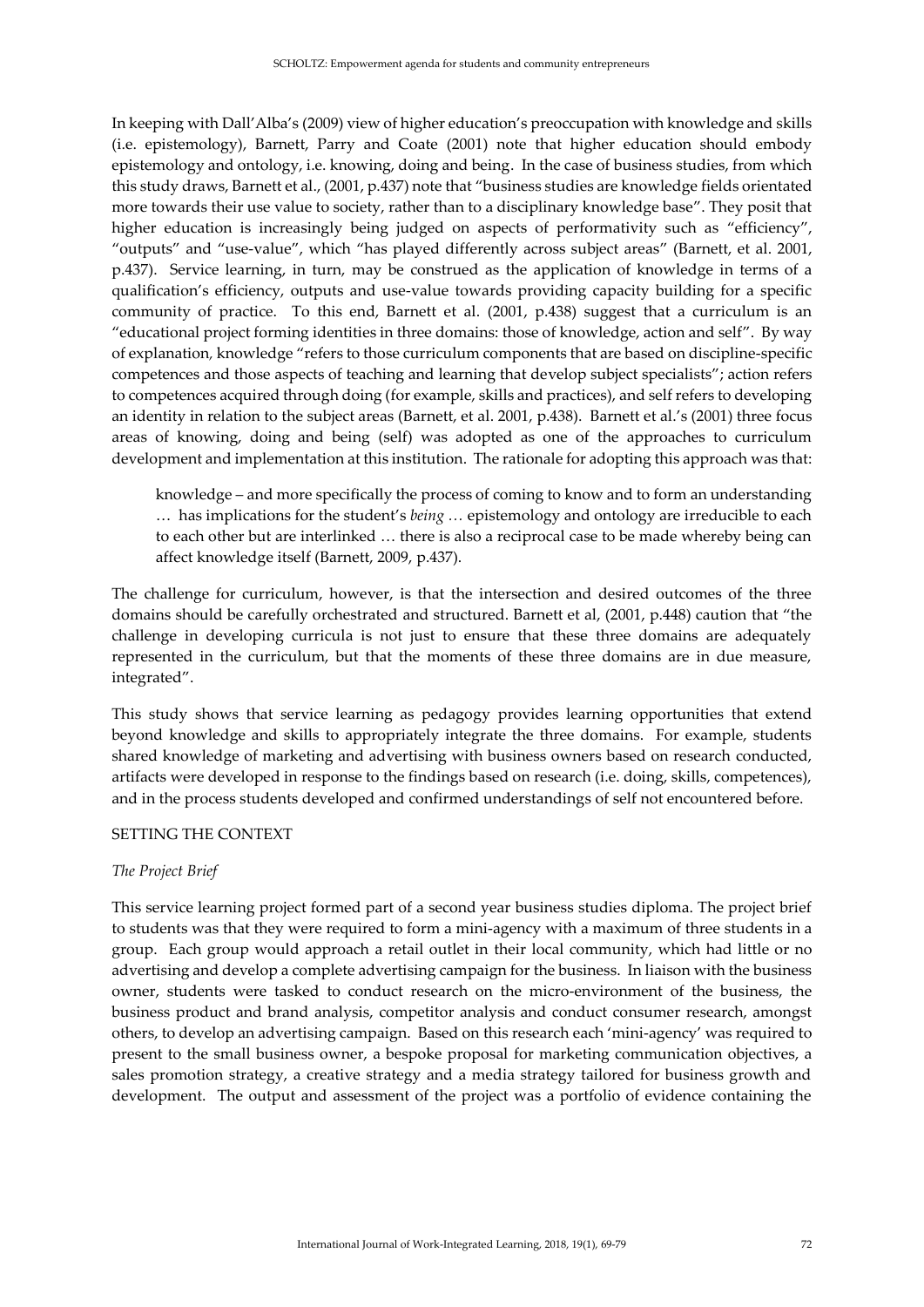minutes of all meetings held, a record of correspondence with the business owner, evidence of research conducted, draft proposals and reports of the activities for the advertising campaign as well as client feedback. Each group presented their proposal to the lecturer as a formal presentation. The portfolio and presentation were assessed by means of rubrics provided to students with the project brief.

#### *The Business Participants*

The majority of students at the institution where this study was conducted reside in townships and under-privileged areas where formal employment opportunities are limited. A township and informal settlement in South Africa is associated with infrastructural under-development and limited resources. South Africa's high unemployment rate necessitated an increase in informal trading and entrepreneurial initiatives in local communities. Many informal traders start businesses without any formal training in small business development and rely on basic business skills and their field of trade to sustain and hopefully grow the business. The willingness of business owners to participate in this project resulted in a mutually beneficial experience for their businesses as well as for the students.

# **METHOD**

This study was conducted with two second-year full time (FT) groups totaling 94 students, and a parttime (PT) class group of 31 students. The student sample was the full second year student complement in this business studies diploma. The part-time student group consisted of full time employees who attended evening classes with half the teaching contact time of the full time program.

A questionnaire with seven closed questions and a three option Likert scale, with five open-ended questions relating to the value of SL as a WIL modality, was developed by the researcher. The questionnaire was administered to students in class by the subject lecturer. The questionnaire was administered on completion of the SL project, with student participation being voluntary and anonymous. In keeping with research protocols and voluntary participation of research participants, students could elect not to be part of the project and would not be required to complete the questionnaire. All students who were present on the day that the questionnaire was administered, completed the questionnaire individually. The subject lecturer was interviewed to determine the purpose and rationale of the SL project.

The business ventures that formed part of this SL project were located in townships and informal settlements, and the local community and surrounding areas where the institution is located. The feedback of 92 business owners across a broad range of retail outlets were reviewed, including, amongst others, hair salons, coffee shops, cafes/food outlets, clothing outlets, a nail bar, a tattoo studio, a florist, a pharmacy and liquor lounges.

Project documents were reviewed, including the project brief and the full complement of 92 written feedback reports of business owners, regarding their perceptions of student engagement and the success of the project. This feedback was an authentic unstructured account of business owners' perceptions, many of which were hand-written or were electronic documents. [Note that not all businesses had access to computers.] All feedback was submitted to the lecturer directly via e-mail, or by students who worked with the business owners.

A content analysis, of the questionnaire data, the interview data and document analysis of the project and the business owners' feedback was undertaken to determine students' and the business owners' perceptions of the learning experience that the SL project offered. Content analysis relates to analyzing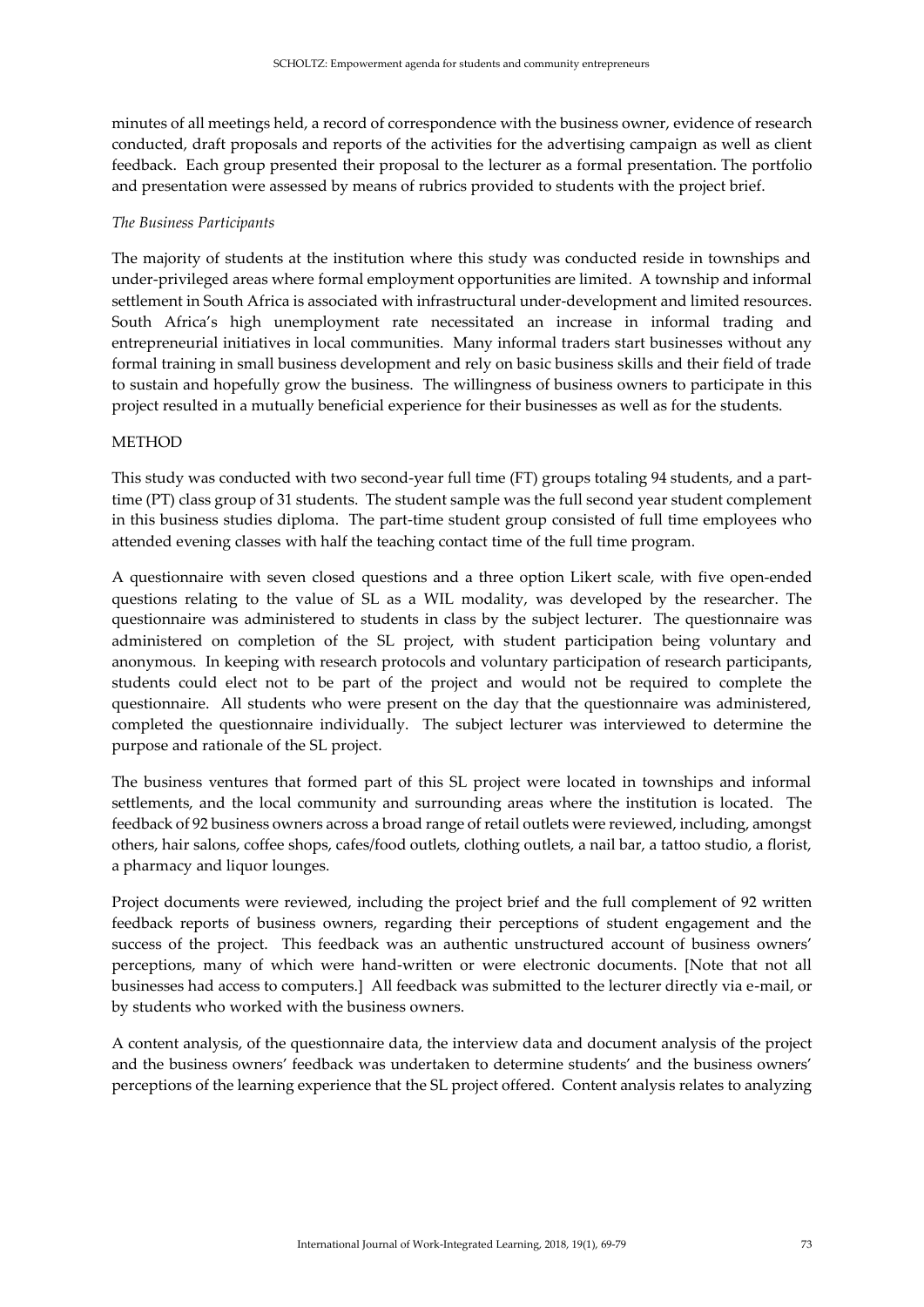and extrapolating data according to themes that relate to the purpose of this study. Since this project was funded by an institutional research initiative, all ethical protocols were approved and followed accordingly. Research participation was voluntary, questionnaires were completed anonymously, as were the subject and lecturer to protect the identities of participants. An ethics clearance letter was provided by the institution on approval of the research proposal as endorsement that the project met ethics considerations as required.

#### FINDINGS

The findings reflect the perceptions of research participants, i.e. students and business owners. Interview and document excerpts appear between quotation marks and represent a verbatim account of data provided.

#### *Student Perceptions*

The findings of this section pertain to data obtained from student questionnaires. The findings of the full time(FT) and part time(PT) groups seemed to indicate similar patterns regarding the perceptions of the majority of students (refer to Figure 1). For example, the majority of students were of the opinion that the SL project was a valuable learning opportunity and that it enabled the application of theoretical concepts learned in the classroom to an authentic practice environment. Most students in both class groups noted that the SL project allowed them to apply knowledge acquired in the classroom setting to an actual world of work experience. These findings suggest that SL as a WIL modality fulfilled its purpose of providing a learning opportunity to apply knowledge to an authentic work experience. The success of the SL project as a learning experience was affirmed with the majority of students, (95% FT and 90% PT), recommending that the SL project be continued as part of the subject for future student groups.



FIGURE 1: Student feedback (Full time student Group - N=94; Part-time Student Group – N=31)

The open-ended questions focused on student perceptions of the advantages of the SL project and the learning experiences encountered based on the kinds of services rendered.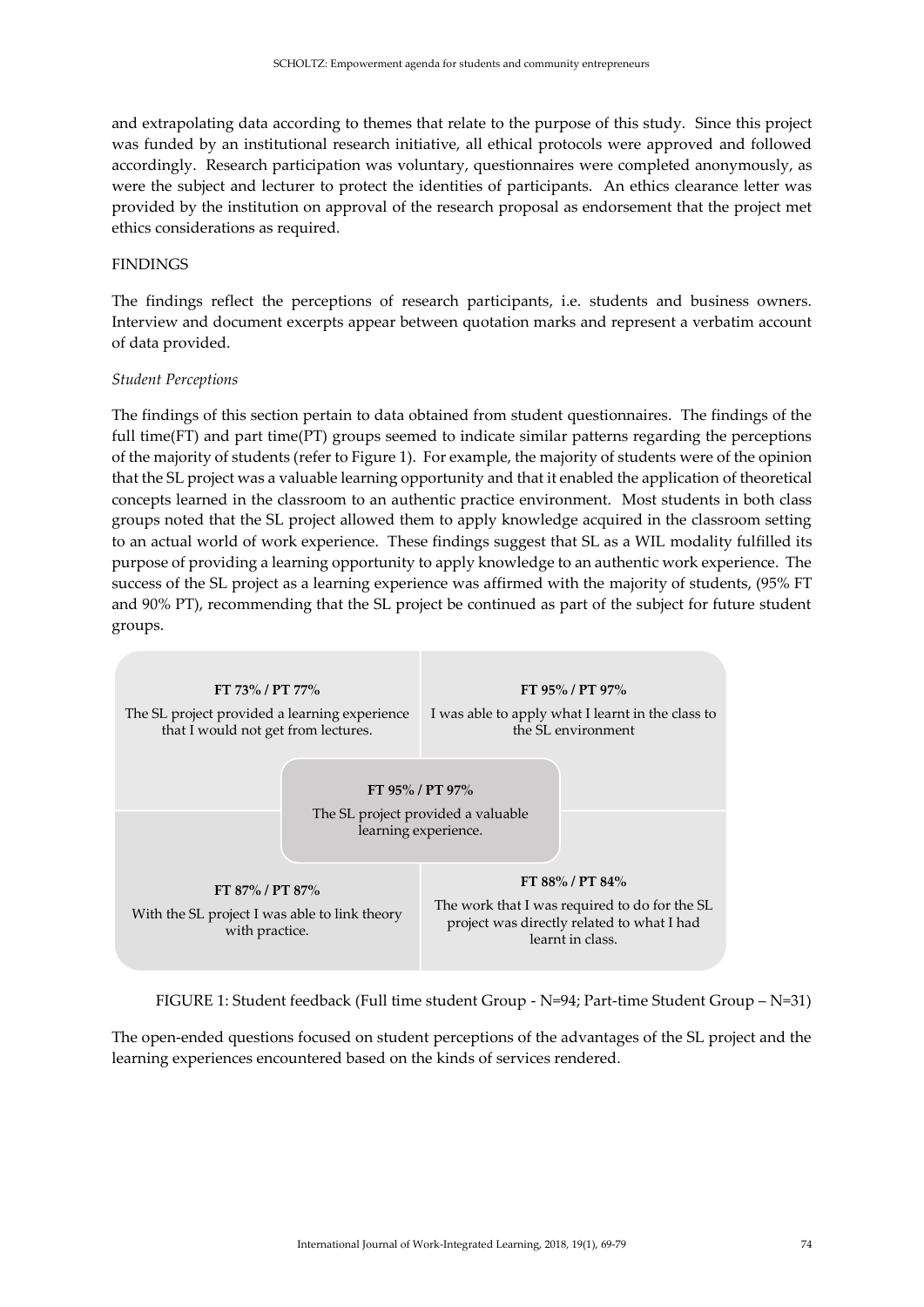Students provided a range of services in response to the research process, such as conducting a marketing and advertising needs analysis of the business. As such no generic advertising campaign was attempted as each business and business owner had unique requirements based on their respective research findings. Both business owners and students reported that the following advertising and marketing strategies were produced and used as part of the campaign, used in different measure in different businesses as required:

- developing online resources such as a *Facebook* page;
- designing and developing a website;
- developing *WhatsApp* communication groups to promote specials for loyal customers;
- using Twitter as an advertising medium;
- designing logos, letterheads, pamphlets, posters, business cards;
- introducing promotional specials (for example, for the launch of a new range in a clothing outlet);
- introducing a loyalty card with benefits for returning customers;
- writing a press report for a local community publication, and
- developing customer surveys to track buying trends.

Marketing and advertising strategies for each business evolved after several meetings between student groups, and students and business owners that resulted in responding to the needs of the business and the business environment. Various media modalities and social media platforms were used to align with current trends in advertising and marketing.

# *Student Learning Experiences*

Students reported that the SL project afforded opportunities for learning that traversed academic, personal and social transformational spheres. Besides entrenching conceptual knowledge for practical purposes, students reported their SL learning experience as follows:

- having to work under pressure to deliver project outputs on time;
- drawing on group work and group ideas to find solutions;
- managing time effectively and coping with deadlines for business participants and lecturer expectations;
- building confidence in presenting to clients;
- using multi-media platforms and using social media as advertising and marketing platforms;
- the importance of doing research and making decisions according to the actual results', and
- being creative and innovative (in developing websites and a Facebook presence).

The recurring complaints from students were that the project was labor-intensive, time-consuming and costly. Interpersonal group dynamics had to be solved swiftly to ensure that optimal deliverables were achieved. It should be noted that project expenditure, which included travelling for meetings, printing and incidental costs, was for students' own account.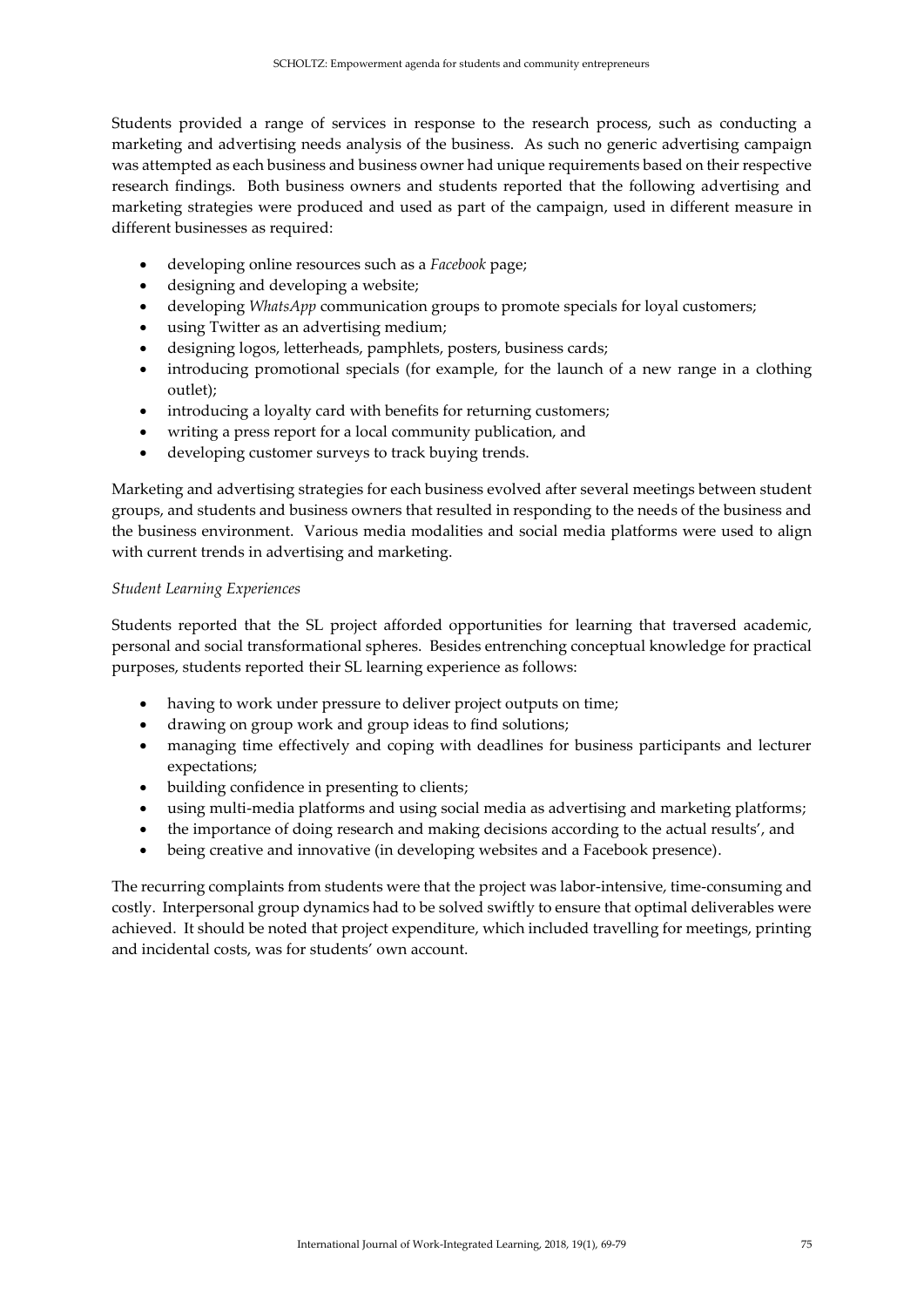#### *Perceptions of Business Owners: New Learnings and Benefits to Business*

The findings of business owners are presented here as a general overview of their communication to the lecturer. With reference to the perceptions of business owners, four themes were identified:

- being novices in marketing and advertising;
- learnings as a result of participating in the project;
- benefits to the business, and
- acknowledging students' roles in introducing and improving advertising practices.

Firstly, given the South African context of townships and informal settlements, the majority of business start-ups are by entrepreneurs who might not have attended formal or informal courses in small business management, of which advertising and marketing would be a component. The following excerpt by the owner of a clothing business captured this sentiment succinctly by noting that, "We have no theoretical experience in marketing and advertising, but we learned quite a few things from them [the students] that will benefit us in future".

All 92 business owners, without exception, were open to what students presented as part of the advertising campaign designed for their businesses. They acknowledged their shortcomings and knowledge gaps and availed themselves for meetings with students to discuss how best to develop an appropriate advertising and marketing strategy to promote their businesses. For example, Café owner A commented that, "advertising was never something our company considered very important and thanks to these students our business has realized the importance and necessity of advertising in order to grow our business". Similarly, the owner of a hair salon reported that the project "proved to be an eye opening as well as learning experience for me". The comments suggest that business owners were introduced to marketing and advertising strategies, some for the first time, and that "the project presented new ways of thinking about best practices to market their businesses' (Floral and Décor shop owner)*.* One hair salon owner admitted, "I was skeptical at first but these students have taught me a thing or two".

Secondly, the prevalence of learnings was a common thread throughout the feedback provided by business owners. In addition to learning about advertising and marketing strategies as integral to business development, an online presence and learning how to use and maintain the various platforms of social media such a webpage, *Facebook* and *Twitter* were new phenomena. Comments such as, "students provided new ideas such as *Facebook* and *SMS*", and "I have learnt a lot from them, setting up online accounts, uploading pictures, and importantly, teaching me how to do it myself" (Gifting and floral shop owner) bear testament to how advertising and marketing knowledge and practice were communicated and shared. The positive feedback provided by business owners suggest that student engagement left an indelible impression on their advertising and marketing outlook as well as noteworthy benefits to business success.

Thirdly, the benefits to the various businesses seemed tangible and immediate. The benefits were reported verbatim by business owners as follows:

- "I am really impressed the price list, business cards and loyalty cards really look professional" (Massage salon owner);
- "The posters and flyers they designed were beyond my expectations" (Liquor boutique owner);
- [The project] "made a massive contribution to the increase of profits" [Hair salon owner);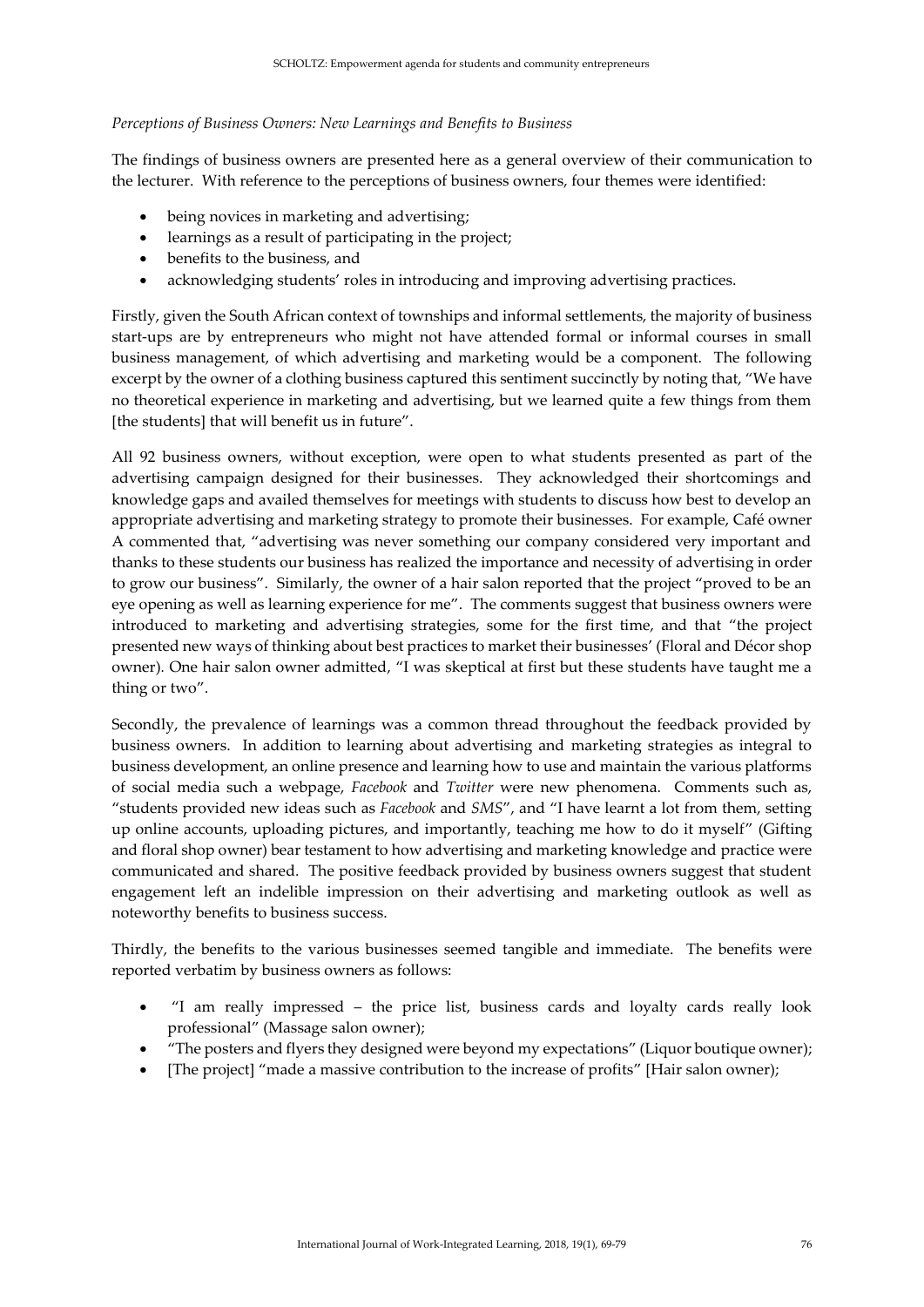- "Sterling work done on the marketing of my coffee shop; it has been inspiring and the ideas have been creative and innovative" (Coffee shop owner), and
- "My shop has blossomed and grown successfully; totally impressed by their constant professionalism" (House shop owner).

Although specificities of statistics in profit margins, for example, were not available due to the brief life of the project, the kinds of improvements seemed to be noteworthy in the short term especially in light of advertising and marketing being introduced to most businesses for the first time. The purpose of entrepreneurship is to grow a business – that this SL project contributed to publicity and improvements for businesses in different ways may be construed as a success in itself.

Fourthly, all feedback reports included a comment(s) in appreciation of students' work and terms like 'professionalism', 'creative', 'dedicated', 'showed confidence' and 'passionate' became the common refrain. The general sentiment of appreciation for what students had done could be summarized in the following statements: "these students showed us their creativity, hard work, ambition and determination in the work they do" and "I am grateful for all their hard work, support and concepts and it will definitely be put into action" (Pizza shop owner). Similarly, the reciprocal nature of SL was evident, with a general retail business owner "being glad that [s/he] was able to assist them in their studies as a community partner", and to the lecturer, "we admire the fact that you give the students the opportunity to go out into the real world to acquire knowledge and experience before they graduate".

#### **DISCUSSION**

The data and findings show that this service learning (SL) project as a structured, educational endeavor met all the requirements of what a SL project aims to achieve, according to the SL definitions on which this study draws. SL as pedagogy for learning fulfilled the threefold purpose of this study, i.e. whether SL fulfilled its promise as a WIL modality; the reciprocity that a SL project offers, and to review ontologies that emerged for students during the life of the project.

In terms of SL as WIL modality, the majority of students maintained that the SL project provided insights into how classroom-based learning aligned with real world practice. (Refer to figure 1.) SL was shown to be a transformative learning experience in that textbook knowledge was transformed into practice within a real world context, with "equal focus on the service being provided … while also ensuring that learning happens" (Clinton & Thomas, 2011, pp51-52). The high percentage of respondents who viewed the SL project as a valuable learning experience bears testament to SL as an effective WIL modality and pedagogy for learning.

Although Hammersley (2012) questions whether reciprocity in partnerships between students and community partners is indeed a reality, the findings show that students and business partners derived benefits from the project in equal measure. Reciprocity, according to Godfrey, Illes and Berry (2005, p.317) "means that students and community partners contribute different types of knowledge that work together to reinforce learning and improve performance by both parties". Students used their knowledge, skills and agency to equip business partners and their businesses with relevant bespoke advertising and marketing strategies. The knowledge shared by business partners about their businesses and business environments allowed students to apply their knowledge of advertising and marketing for intended improvements in business. Similarly, students were afforded an opportunity to see how advertising and marketing impacts and transforms a small business. As this study shows, Godfrey et al. (2005, p. 318) observed that SL: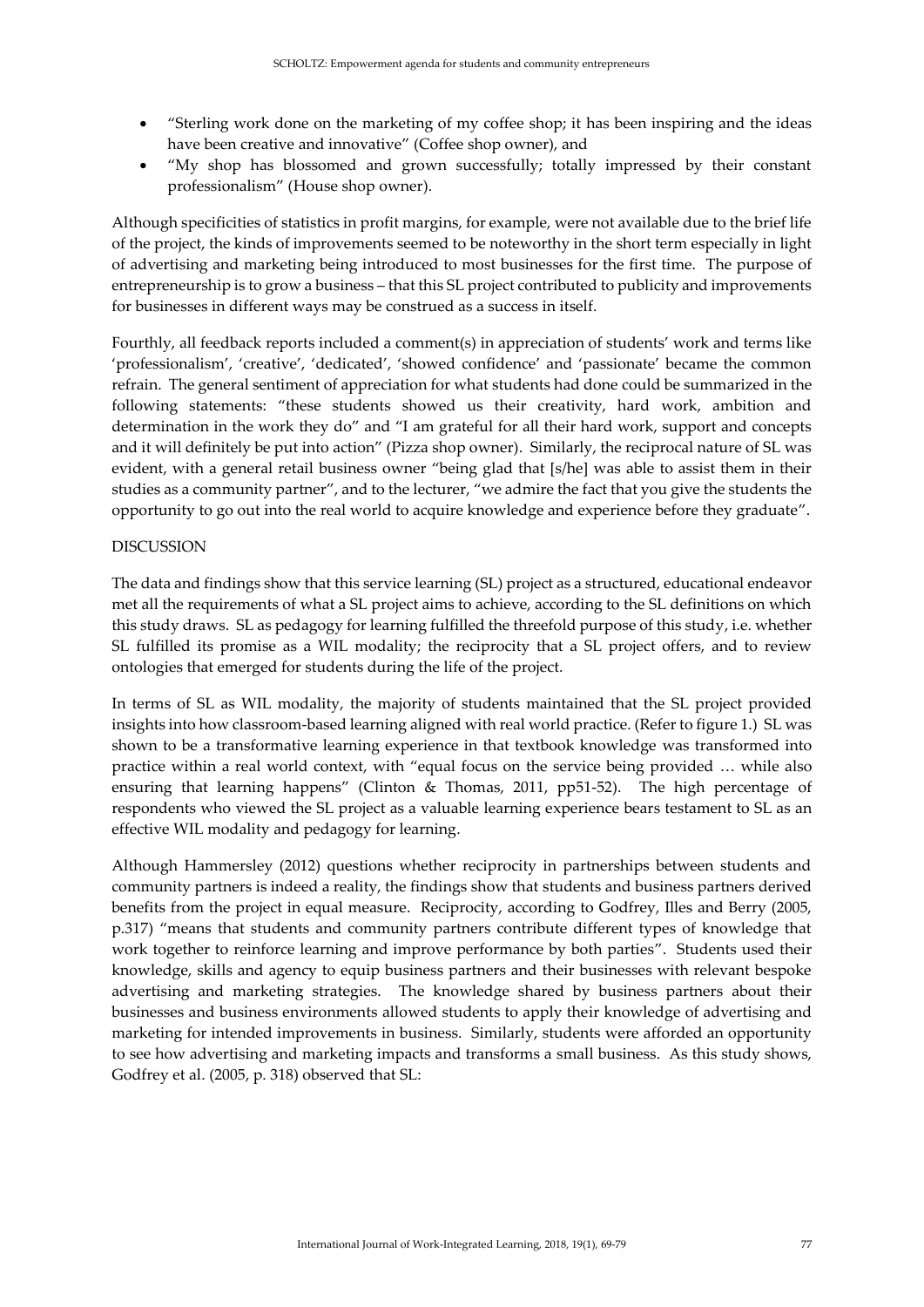. . . experiences that are designed in the spirit of reciprocity will provide both students and community partners with ample opportunities to interact rather than merely transact, resulting in mutual respect and learning about what it really takes to manage projects and organisations effectively.

As a result of the interaction between the students in groups and with their business partners, the journey of 'being' and 'becoming' a professional in practice was evidenced in students' reflections. Comments from full time students, such as "I never knew I was so creative until I worked on this project …" (Student No. 12); this SL project "makes me believe that I'm a marketer/advertiser" (Student No. 23); "I'm getting a feel of what things in the field could be like" (Student No. 30) and "I now know the small details that need to be taken into account when dealing with clients (Student No. 36)" attest to the ontology of thinking and being a professional in the field of practice. Students noted that the project improved communication skills such as liaising with people, speaking with confidence, listening to the needs of the business partner and presentation skills. The learnings derived from group work such as group problem-solving and dealing with interpersonal dynamics of participants featured prominently in student's responses. Working with a small business necessitated a shift from being a student to being and thinking like a professional in practice. The ability to establish and sustain a business relationship was something new to most students that would stand them in good stead for future projects. The findings revealed that students developed a new sense of being that opened up new vistas for professional practice.

### **CONCLUSION**

Felten and Clayton's (2011, p.77) assertion that "the interdependence of learning processes … renders service learning powerful as a vehicle for learning and social change" rings true within the context of this study. Students extended their learning beyond the classroom and learnt much more than the application of knowledge and skills. Dall'Alba's (2009, p.35) notion of the 'transformation of the self' emerged as integral to learning. Although a small measure, student input might well result in longstanding and sustained community entrepreneurial endeavors. SL projects such as these render higher education a public good where further education of one or a group of students has a ripple effect in the communities in which they reside. The benefits of a well-structured SL project where 'the moments' of the three domains, i.e. knowing, doing and being "are in due measure integrated" (Barnett et al 2001, p.448), and one that has reciprocity and ontology as key outcomes, augurs well for all those engaged in it in one way or another. Café owner B presented an apt summation of the benefits of SL as follows: "Subjecting learners to real business marketing by involving them in real business operations is without doubt the best means of education and preparedness for when they have to face the real business challenges by themselves".

#### ACKNOWLEDGEMENT

I wish to thank the subject lecturer, Dr Rodney Duffet for providing support with this study, as well as the anonymous reviewers who provided valuable insights for an improved article.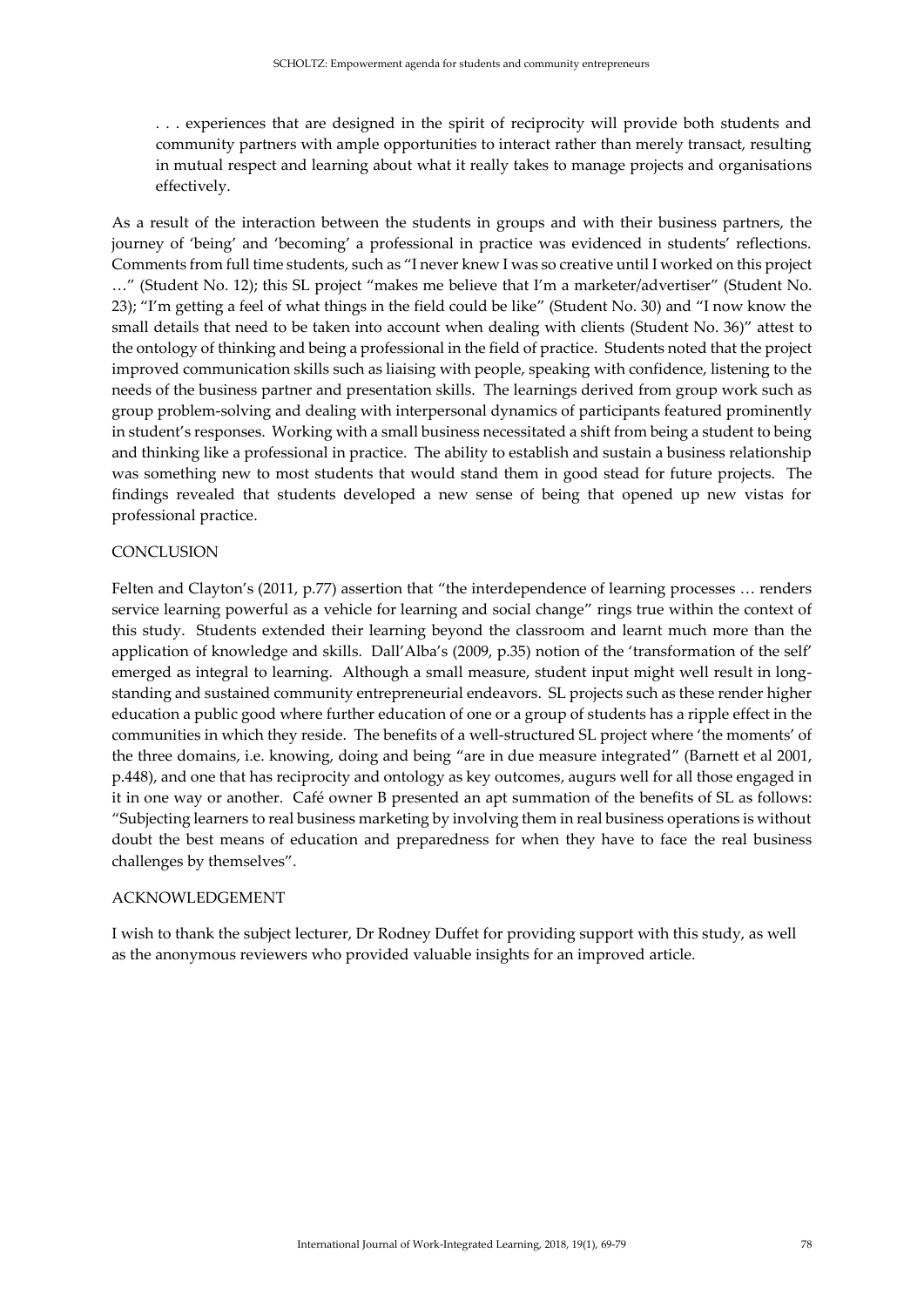#### **REFERENCES**

Barnett, R., Parry, G. & Coate, K. (2001) Conceptualising curriculum change. *Teaching in Higher Education, 6*(4), 435-449.

Barnett, R. (2009) Knowing and becoming in the higher education curriculum. *Studies in Higher Education, 34*(4), 429-440.

- Berle, D. (2006) Incremental integration: A successful service-learning strategy. *International Journal of Teaching and Learning in Higher Education, 18*(1), 43-48.
- Bringle, R. G. & Hatcher, J. A. (1996) Implementing service learning in higher education. *The Journal of Higher Education,* 67(2), 221-239.
- Carver, R. L. (1997) Theoretical underpinnings of service learning. *Theory into Practice, 36*(3), 143-149.
- Chong, C. S. (2014) Service-learning research: Definitional challenges and complexities. *Asia-Pacific Journal of Cooperative Education, 15*(4), 347-358.
- Clinton, I. & Thomas, T. (2011) Business students' experience of community service learning. *Asia-Pacific Journal of Cooperative Education,* 12(1), 51-56.
- Dall'Alba, G. (2009) Learning professional ways of being: Ambiguities of becoming. *Educational Philosophy and Theory*, *41*(1), 34- 45.
- Felten, P. & Clayton, P. (2011) Service learning. *New Directions for Teaching and Learning, 128*, 75-84.
- Godfrey, P. C., Illes, L. M. & Berry, G. R. (2005) Creating breadth in business education through service-learning. *Academy of Management Learning and Education, 4*(2), 309-323.
- Hammersley, L. (2013) Community-based service learning: Partnerships of reciprocal exchange? *Asia-Pacific Journal of Cooperative Education, 14*(3), 171-184.
- Meyers, S. A. (2009) Service learning as an opportunity for personal and social transformation. *International Journal of Teaching and Learning in Higher Education, 21*(3), 373-381.
- Opazo, H., Aramburuzabala, P. & Cerrillo, R. 2016. A review of the situation of service-learning in higher education in Spain. *Asia-Pacific Journal of Cooperative Education,* 17(1), 75-91.
- Statistics South Africa. (2017, February 14). Quarterly labour force survey [Media release]. Retrieved from [http://www.statssa.gov.za/?p=9561.](http://www.statssa.gov.za/?p=9561)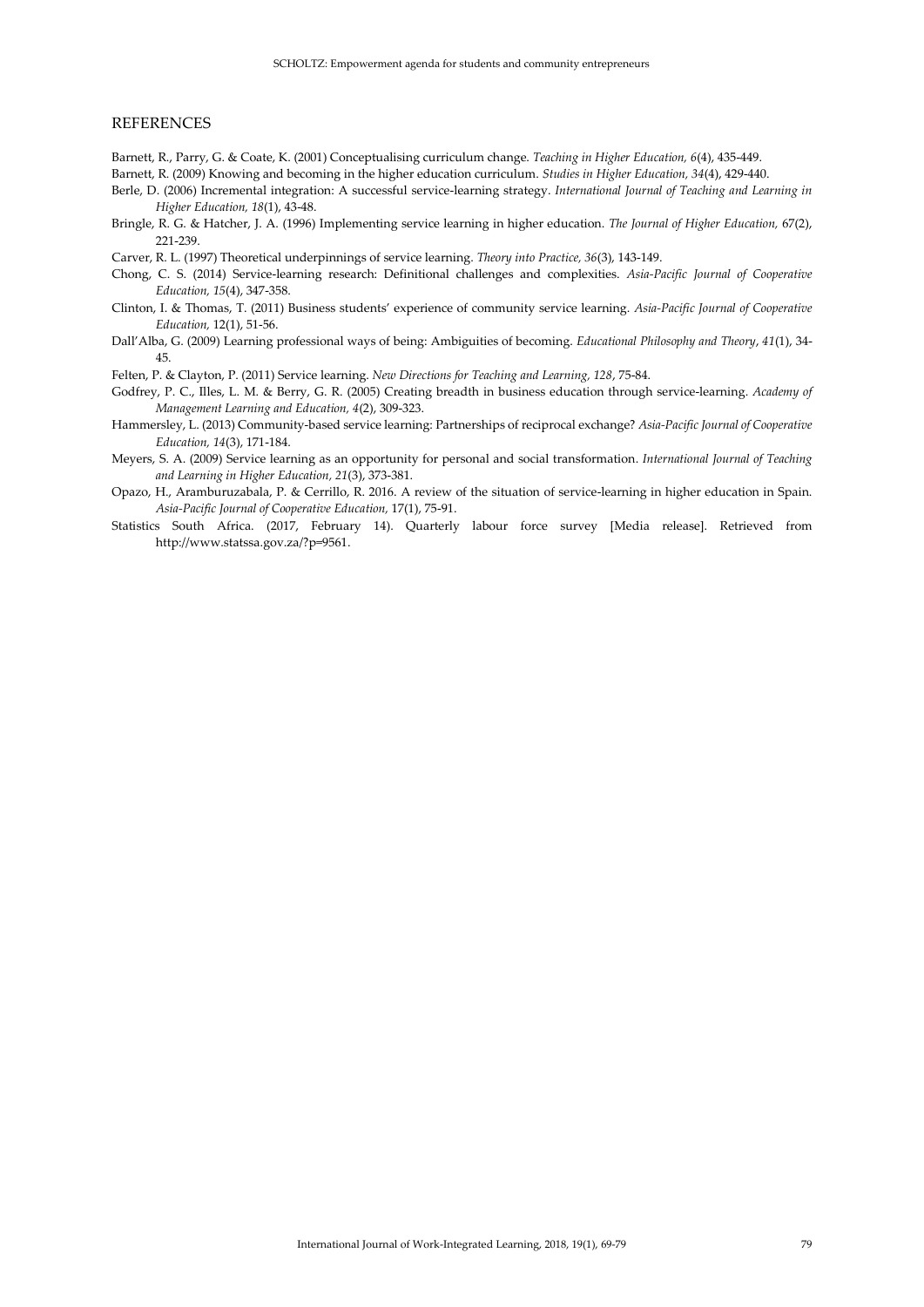

#### **About the Journal**

The International Journal of Work-Integrated Learning (IJWIL) publishes double-blind peer-reviewed original research and topical issues dealing with Work-Integrated Learning (WIL). IJWIL first published in 2000 under the name of Asia-Pacific Journal of Cooperative Education (APJCE). Since then the readership and authorship has become more international and terminology usage in the literature has favoured the broader term of WIL. In response to these changes, the journal name was changed to the International Journal of Work-Integrated Learning in 2018.

In this Journal, WIL is defined as "*an educational approach that uses relevant work-based experiences to allow students to integrate theory with the meaningful practice of work as an intentional component of the curriculum*". Examples of such practice includes work placements, work-terms, internships, practicum, cooperative education (Co-op), fieldwork, work-related projects/competitions, service learning, entrepreneurships, student-led enterprise, applied projects, simulations (including virtual WIL), etc. WIL shares similar aims and underpinning theories of learning as the fields of experiential learning, work-based learning, and vocational education and training, however, each of these fields are seen as separate fields.

The Journal's main aim is to enable specialists working in WIL to disseminate research findings and share knowledge to the benefit of institutions, students, co-op/WIL practitioners, and researchers. The Journal desires to encourage quality research and explorative critical discussion that leads to the advancement of effective practices, development of further understanding of WIL, and promote further research.

#### **Types of Manuscripts Sought by the Journal**

Types of manuscripts sought by IJWIL primarily of two forms; 1) *research publications* describing research into aspects of work-integrated learning and, 2) *topical discussion* articles that review relevant literature and provide critical explorative discussion around a topical issue. The journal will, on occasions, consider best practice submissions.

*Research publications* should contain; an introduction that describes relevant literature and sets the context of the inquiry. A detailed description and justification for the methodology employed. A description of the research findings - tabulated as appropriate, a discussion of the importance of the findings including their significance to current established literature, implications for practitioners and researchers, whilst remaining mindful of the limitations of the data. And a conclusion preferably including suggestions for further research.

*Topical discussion* articles should contain a clear statement of the topic or issue under discussion, reference to relevant literature, critical and scholarly discussion on the importance of the issues, critical insights to how to advance the issue further, and implications for other researchers and practitioners.

*Best practice and program description* papers. On occasions, the Journal also seeks manuscripts describing a practice of WIL as an example of best practice, however, only if it presents a particularly unique or innovative practice or is situated in an unusual context. There must be a clear contribution of new knowledge to the established literature. Manuscripts describing what is essentially 'typical', 'common' or 'known' practices will be encouraged to rewrite the focus of the manuscript to a significant educational issue or will be encouraged to publish their work via another avenue that seeks such content.

By negotiation with the Editor-in-Chief, the Journal also accepts a small number of *Book Reviews* of relevant and recently published books.